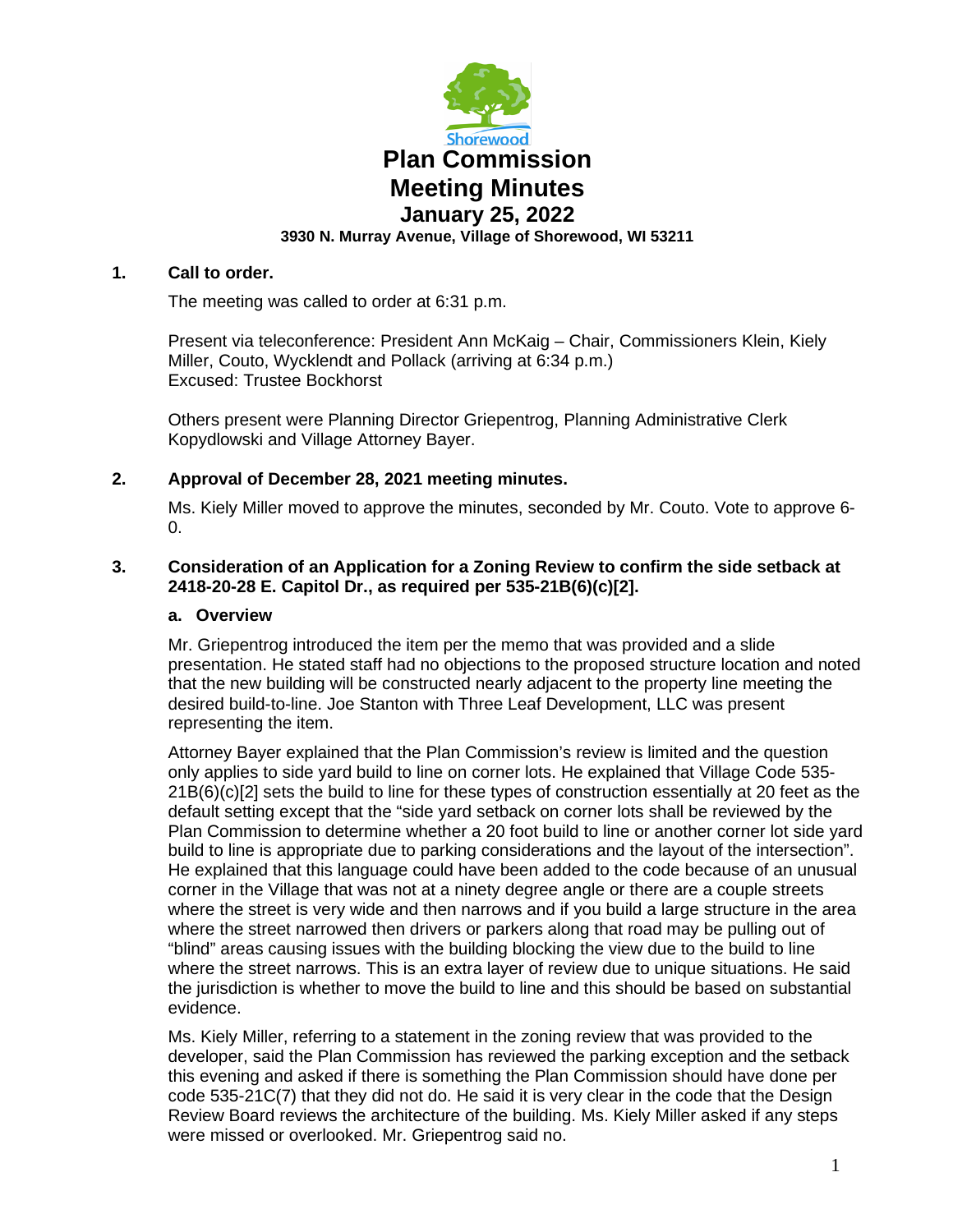Ms. Klein asked if Mr. Griepentrog could specifically point to the area they are considering on the plan.

President McKaig asked if what was proposed meets code. Mr. Griepentrog said it does meet the intent of the code.

Mr. Wycklendt asked if the building could, by code, be built about two feet closer to the sidewalk. Mr. Griepentrog said that the building is currently .6 feet behind the property line and they would have to adjust the property line to get closer which isn't practical.

Ms. Klein said as you go further north on Stowell the houses are set much further back. Mr. Griepentrog said the residential setback is typically 25 feet which is a greater setback requirement.

Ms. Kiely Miller asked why the setback at the north end is slightly different than at the south end and asked if they should be concerned. Mr. Griepentrog said he wouldn't be concerned and it is likely based on the platting of the land. Mr. Joe Stanton said this was correct.

#### **b. Public Hearing**

President McKaig opened the public hearing at 6:50 p.m.

Daniel Walsh, 4024 N. Stowell Avenue, said the code is inconsistent and the project does not meet code. He said per 535-21 the side yard setback for these properties is a ten-foot minimum when it abuts residential districts and wonders why this has always been a problem when there is a zero setback. He said there is a very narrow road with driveways across from each other just feet from a state highway. President McKaig stated the driveways were not a part of the setback. He said there will now be five driveways that enter into 140 feet of street off a state highway and it is inappropriate to have a setback so minimal. He said per Zoning Code 535-9G it states that at least 30% of each lot shall be planted with grass, shrubs, trees or other forms of vegetation. He questioned why this is not applicable as the proposed lot coverage is 90%.

Trustee Stokebrand, 4130 N. Lake Drive, asked President McKaig and Trustee Bockhorst to recuse themselves from voting on this item due to a potential conflict of interest. She said in 2020 and 2019 they received significant campaign donations from a party that stands to benefit from this development moving forward. She said Shorewood residents should be able to live, work and invest in the village however, when campaign donations can present a potential conflict of interest it is the responsibility of elected officials to recuse themselves. The residents of Shorewood expect and deserve clean open transparent government. This is why campaign finance records are required by state law and subject to open records requests the help ensure clean, open and transparent government. This should not be a contested request nor should it be controversial but rather this should be standard operating procedure for elected officials in the Village of Shorewood. In the interest of full disclosure, she disclosed she was a trustee for candidate in 2019 and lost. She was elected in 2020 and appointed to the Plan Commission and removed by President McKaig in 2021. She did vote for this project in 2020 for the initial waiver of the parking requirements for the development.

Karen Desing, 3952 N. Stowell Avenue, asked how the Commission reviews for appropriateness at the intersection, what the process is and what type of data is reviewed. She asked if feedback was given from the police department and traffic engineer.

Bill Desing, 3952 N. Stowell Avenue, stated he agreed with Trustee Stokebrand and her comments about campaign contributions and asked what the amount the contributions were and who they were from.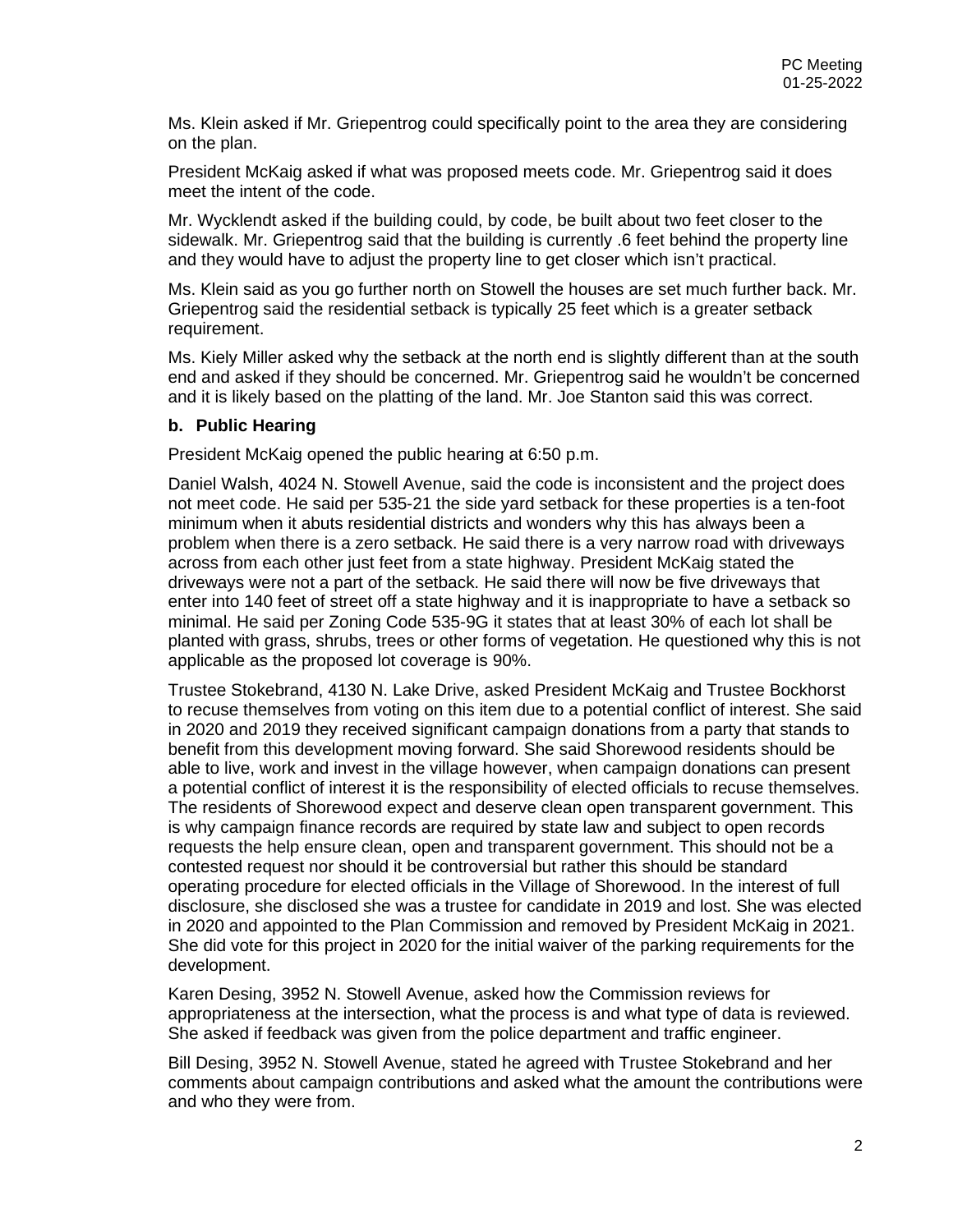David Rosene, 2500 E. Capitol Drive, asked about the general process for the Plan Commission and what exactly they are reviewing. He asked when the Plan Commission takes on the responsibility of reviewing the appropriateness of the project for the location within the Village and keeping in mind the quality of life in the village for residents and existing businesses. He feels no consideration has been given to the driveways for the development being nearly directly across from his business's driveways and that it will be more dangerous for the intersection. He does not know if the Plan Commission has taken it upon themselves to truly address the entire project and its ramifications for the immediate surrounding community.

Daniel Walsh, 4024 N. Stowell Avenue, commented that he has never experienced a situation where the entitlements were rewarded before the plans were provide and reviewed by the Plan Commission.

President McKaig asked is questions raised during the public hearing needed to be addressed during this portion or if the Commission could move to deliberation and share those. Attorney Bayer stated it is his recommendation to verify there are no further comments from the public and to then close the public hearing and move into deliberation but it was up to the body how to move forward.

With no further comments the public hearing was closed at 7:03 p.m.

#### **c. Plan Commission deliberation**

Attorney Bayer explained that there is a limited matter that the body has jurisdiction over and that is based upon specific parking considerations in this particular block next to this property or based upon specific layout of this intersection should the build to line be moved in or out and if the answer is yes then how far. This is the jurisdictional item on the agenda and the limited issue before the body.

President McKaig said this is what is before the Commission and no steps have been skipped and the body is following the village ordinance and code.

President McKaig said she had received a campaign donation from Mr. Paul Hackbarth who was the former owner of the development's property in the amount of \$250. She confirmed with Attorney Bayer and asked if there is any conflict of interest on voting on this item or on previous matters. Attorney Bayer stated that accepting a campaign donation does not preclude elected officials from presiding or voting on a matter of which they would otherwise have jurisdiction. He said if this was the case nobody would ever be voting on anything. He said it is appropriate to talk about and have transparency on those issues but as a matter of law it does not preclude somebody from voting on a matter that may in some way pertain to or be of interest to the person that made a campaign donation. President McKaig will not preclude herself because she does not have to legally, because the campaign donation did not influence her position and because she has been contacted by people who did vote for her but did not contribute to her campaign who have said they are disappointed in her because she did not vote the way they wanted her to.

Mr. Griepentrog gave an overview of what is reviewed by the Plan Commission that addressed several questions. The applicant applied for a zoning review and the results of that were included in the materials. The use of the premise as a multi-family is a permitted use. Permitted uses do not get reviewed by the Plan Commission for anything further with respect to use. The setbacks are within the review and of note the rear setback has been notched ten feet from the property line at its westernmost section. That is the only place in which the property line abuts a residential property directly adjacent to and the remainder of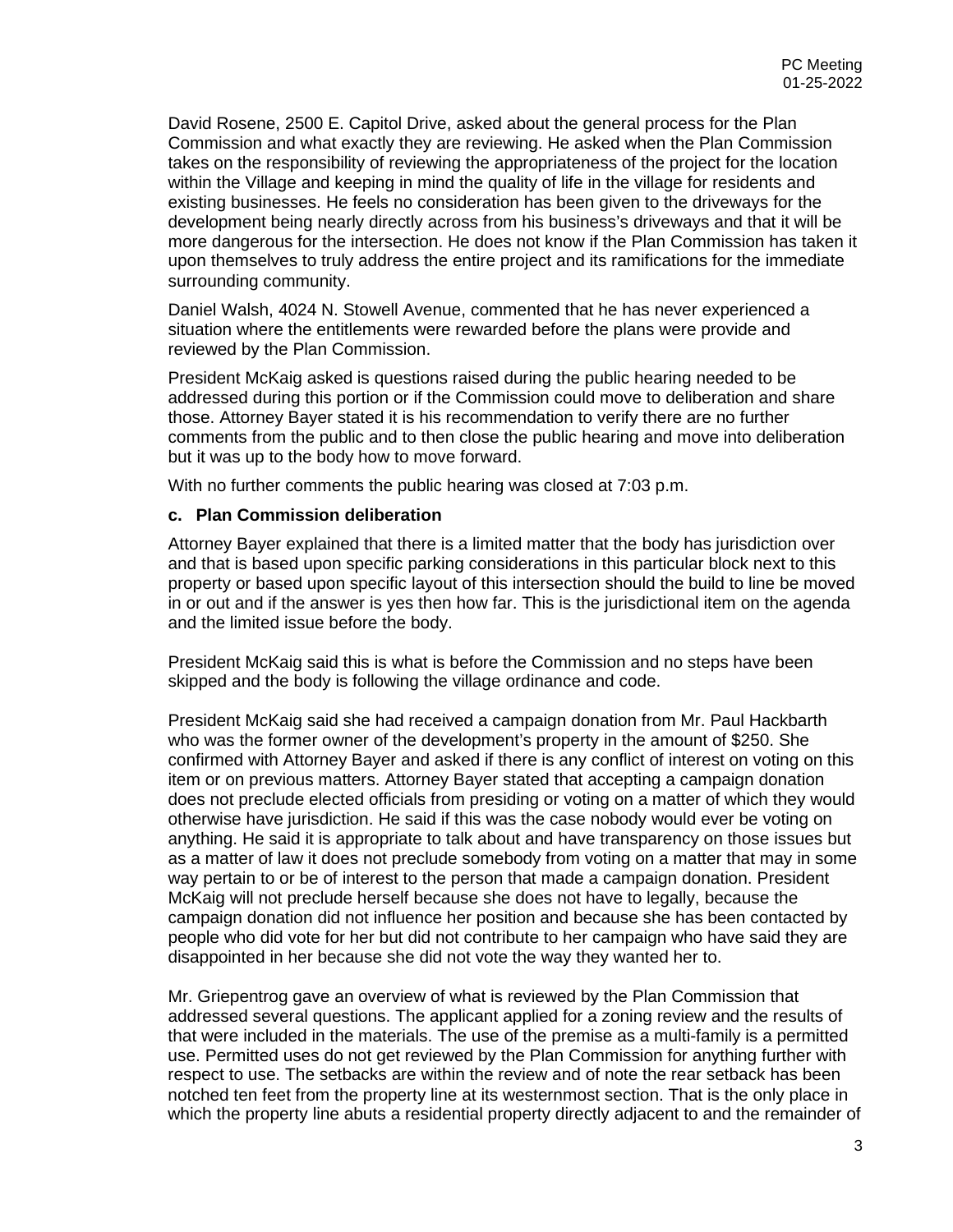the property abuts an alley. The side setback on the west is a zero setback and that is standard if you go up and down the commercial district. It is intended to provide a consistent wall of development within the commercial district. The side setback is the one that the Plan Commission is specifically being asked to review and it is brought to them as a result of the zoning review. The rest of the project is reviewed with the code that has been adopted by the Village Board and is reviewed by the Planning and Zoning administrator. The zoning review was given to the applicant so they knew what their process was moving forward.

Mr. Wycklendt asked if the building was moved closer to the curb and 20 feet back exactly would the issue still be before the Plan Commission. Mr. Griepentrog said yes. Mr. Wycklendt said this is before them not because it is not compliant but because it is supposed to be reviewed no matter what. Mr. Griepentrog said yes.

Ms. Kiely Miller stated that as the intersection relates to the building there were a couple things she did not know. She did not know the placement of the stop sign at the intersection on the renderings. She explained that when a car pulls out of the parking garage she cannot determine if there is room for a car to wait at the intersection without being in the crosswalk. She said this was a safety factor and didn't know if the building were set back further if it would affect that. She said if safety, as it relates to the setback and the intersection, is one of the things they are to consider it is hard to evaluate that with the renderings that were given. Mr. Griepentrog reminded the Commission that they were to consider the setback and not the distance of the driveway to the intersection. Mr. Griepentrog asked the Village contracted engineer (Strand) to confirm whether or not there were any local or state requirements, as Capitol is a state highway, with respect to the location of that driveway and they confirmed there are none. He explained any changes would push the building east or west not north or south and that would not change the location of the driveway. Mr. Stanton did not have the exact answer to the question of the driveway location at the time but offered to provide that. He did not foresee the driveway location being an issue. Ms. Kiely Miller said that based on the one southeast elevation it appears like a car pulls out and would be right on top of the pedestrians. She stated that if they are supposed to consider how the building is placed on the lot then she would need to know where the cars are going. She said safety is a big concern of the neighborhood and that is a question that would need to be answered.

Ms. Kiely Miller moved to table the item until some of these questions could be answered. Mr. Couto seconded the motion.

Ms. Klein asked which of the driveways was the entrance and which was the exit. Mr. Griepentrog said the driveways are both in and out and they serve the northern section and southern sections of the building individually. The south driveway will service 13 spaces and the northern the remainder. Individuals will not be able to drive through the spaces/sections. The parking plan was provided in the materials.

President McKaig asked that the specific questions that are outstanding be clarified. Ms. Kiely Miller stated that her questions were where the stop sign is to be placed in relationship to the driveway and the distance from the driveway to the crosswalk. Her main concern is how this relates to the intersection and the safety of that intersection.

Ms. Klein said you can see from a picture of the existing space where the crosswalk is and the stop sign paint line is right where the sanitary sewer is. She said you can confirm where the stop sign is and it's below the driveway. She said she was speculating from what she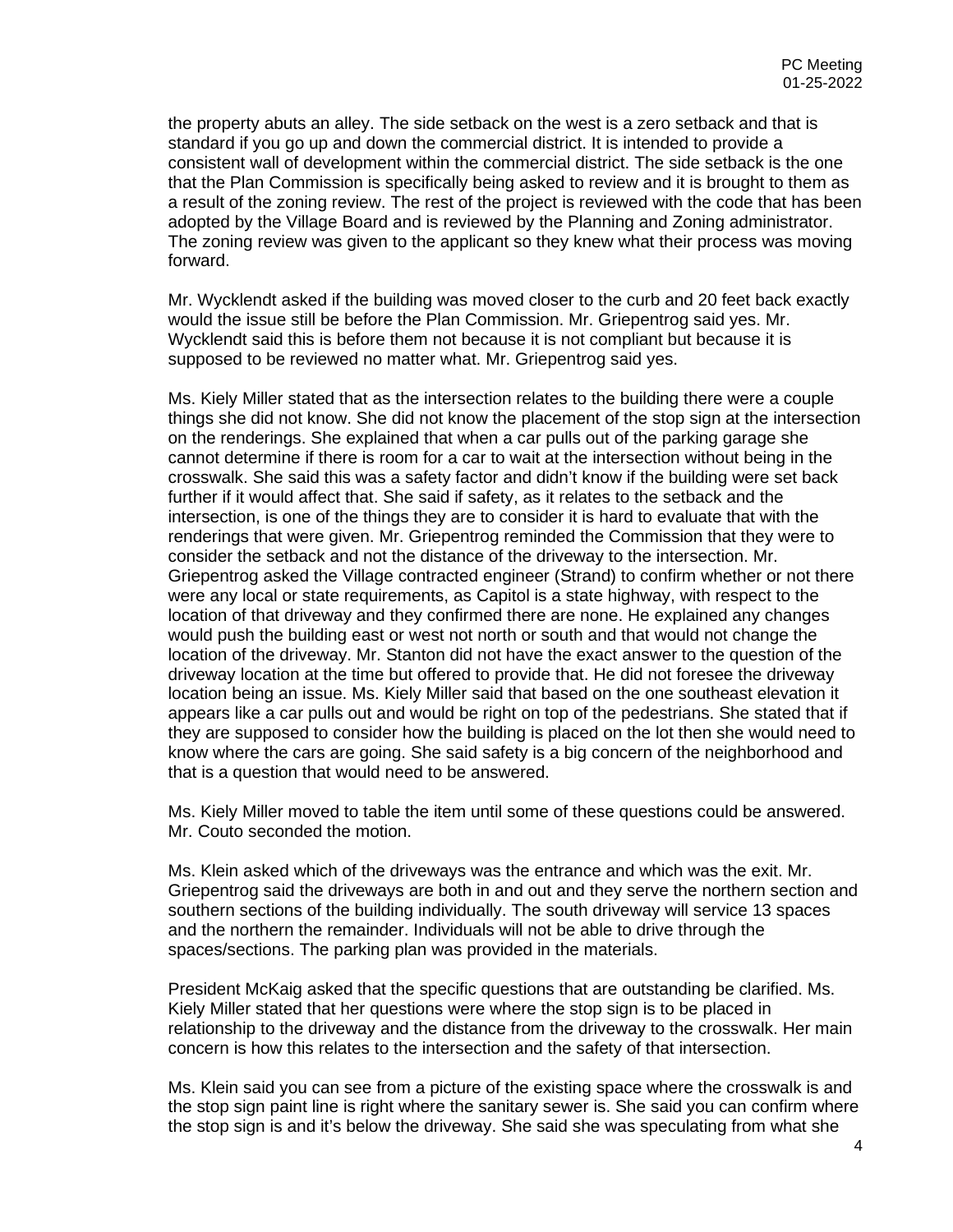could see and that the civil engineers are better to place the stop sign. She asked if the building is back ten more feet what does that change. Ms. Kiely Miller said perhaps it needed to be moved back more from Capitol Drive and if they are supposed to be saying that the setback is fine the way it is based on the intersection then there are questions about that intersection, she is not comfortable with at the moment.

Mr. Wycklendt asked if there were any issues with the setback on Capitol. Mr. Griepentrog said no.

Attorney Bayer explained the difference between tabling an item and deferring an item.

President McKaig stated she is not in favor of the motion and feels it is an effort to obstruct a process.

Ms. Klein asked if the only issue was the position of the stop sign. Ms. Kiely Miller added that it was also the distance. She said based on the drawings provided they have to figure out how does this work with the intersection and safety. She said it appears that when a car pulls out of the garage it will be immediately over the crosswalk. She said this doesn't look like a safe design. She said if deferring the item until they can get that information is the right thing to do, she will withdraw her motion and make a new one. She said if they are supposed to be discussing how this relates to the intersection then that is key information to have.

Ms. Klein said they know the stop sign is in the green area on the rendering and questioned how the position of the wall affects that and how many feet would it move to affect that or is it the fact that the whole building exists. She questioned if the wall was moved back 20 feet, hypothetically, would there still be an issue with this driveway and the crosswalk. Ms. Kiely Miller said she did not know but that they also did not have the necessary information to know that.

President McKaig said they have no information that would indicate this is an atypical intersection.

Mr. Wycklendt said he did not think the developer was moving the stop sign and they have not represented that they are moving it. He said the stop sign exists where it is and the Capitol setback is not in question so no matter where the setback goes on the east side it's irrelevant and wishes they would focus on the relevant pieces.

Mr. Couto said questions continue to be asked of this project because every month they take a look at this project something changes or something new that has come about. Questions keep coming up because at no point have, they ever gotten a full complete picture of what this project is going to be when it's done. He said they are being asked to do this piecemeal and there are subsequent questions that come up every time.

President McKaig motioned to call the question. Seconded by Mr. Pollack. Vote to approve 6-0.

Ms. Kiely Miller amended her original motion to table the item. She moved to defer the item to a future meeting to give staff time to research and come back with the answers to the questions about how this relates to that intersection stopping and crosswalk. Vote to accept amendment passed; 6-0.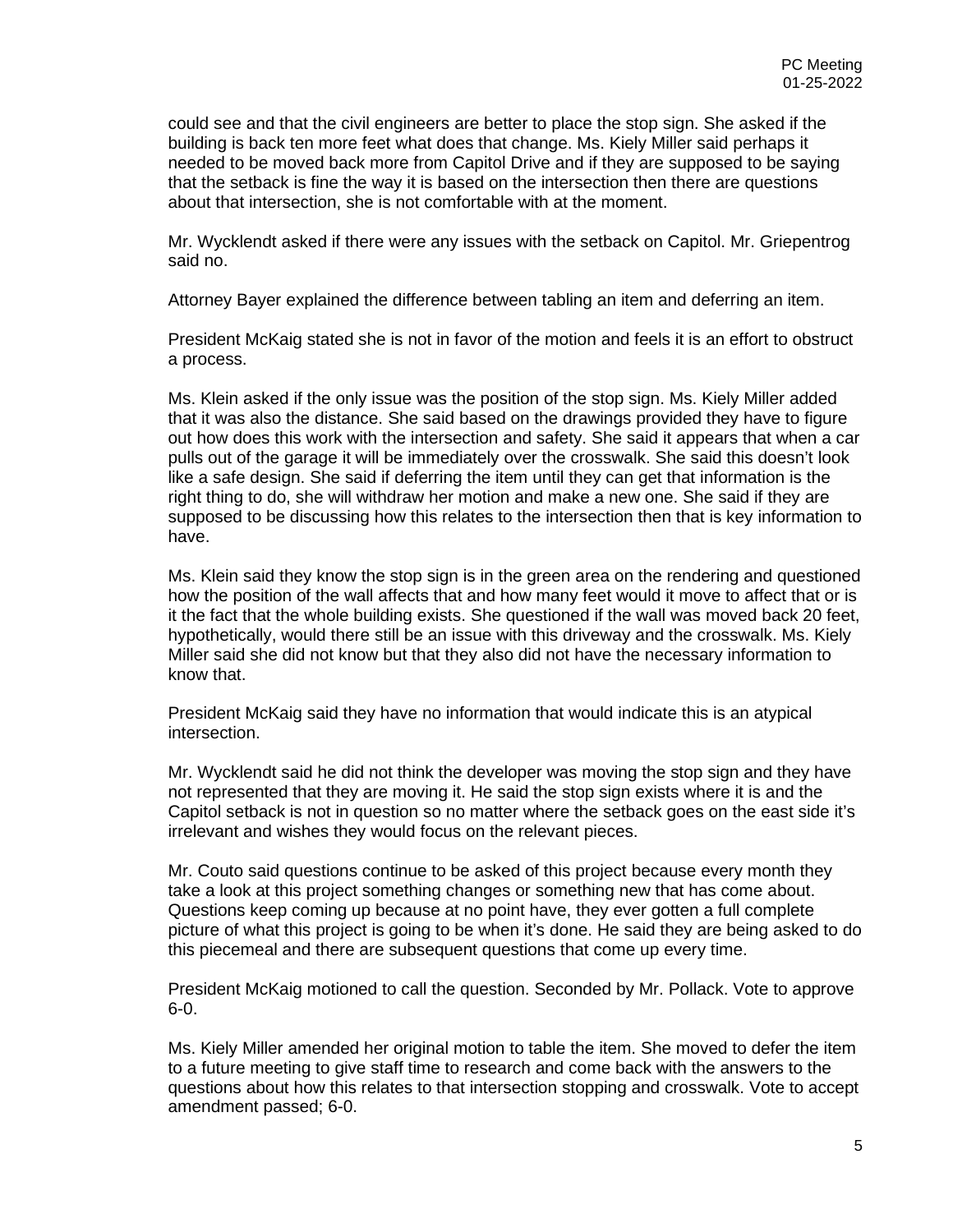A roll call vote on the amended motion was taken: Ms. Klein – No, Mr. Pollack - No, Mr. Wycklendt - No, Mr. Couto – Yes, Ms. Kiely Miller – Yes, President McKaig – No. Vote fails 4-2.

President McKaig reiterated the overview of their jurisdiction and that according to the ordinance and the code they are reviewing the setback. If they feel that the setback needs to move there are two reasons why it can move and those relate to the parking or an atypical intersection.

Mr. Wycklendt moved to approve the approximate average 22.0 ft. side setback from the curbline (approximate average 0.95 ft. setback from property line) of the proposed redevelopment to be located at 2418-20-28 E. Capitol Drive, as submitted. Seconded by Ms. Klein.

President McKaig will be supporting the motion because there was no substantial evidence to suggest this is an atypical intersection or that there is parking that will be impacted by this setback.

Mr. Wycklendt said he agrees and that the issue before them is very specific and within the realm of something we would approve.

Ms. Kiely Miller will vote no. She feels this is an atypical intersection and that as it's currently configured it is not safe for pedestrians or cars.

Mr. Couto will vote no. He voted no the first time because of the loss of parking, no offstreet parking and insufficient off-street parking. He voted no because he never believed the up to 20% of affordable housing because there was never a guarantee and now the affordable does not exist. He is voting no because of the overwhelming neighborhood opposition. He is voting no because he does not believe this project fits in with the community. He does not believe it is safe or that the corner will be safe. He does not feel they have been given a complete project at any time during their deliberations.

Mr. Pollack will vote yes because the proposed build-to line is appropriate due to the safety and parking considerations that are required.

Ms. Klein will vote yes because this is not an atypical intersection for a commercial district and she does not believe the building setback impacts parking and parking safety at all.

A roll call vote was taken: Ms. Kiely Miller – No, President McKaig - Yes, Ms. Klein - Yes, Mr. Couto – No, Ms. Pollack – Yes, Mr. Wycklendt – Yes. Vote approved 4-2.

#### **4. Update on Commercial Zoning Update.**

Mr. Griepentrog updated the Commission on the kick-off meeting and the work group participation expansion. He stated work group confirmations will occur at the February 7 Village Board meeting. He said the zoning update has been a little bit delayed but the consultant has no concerns.

#### **5. Future agenda items.**

Mr. Griepentrog stated no applications have been received for a February meeting and if a meeting is needed it will pertain to the zoning update.